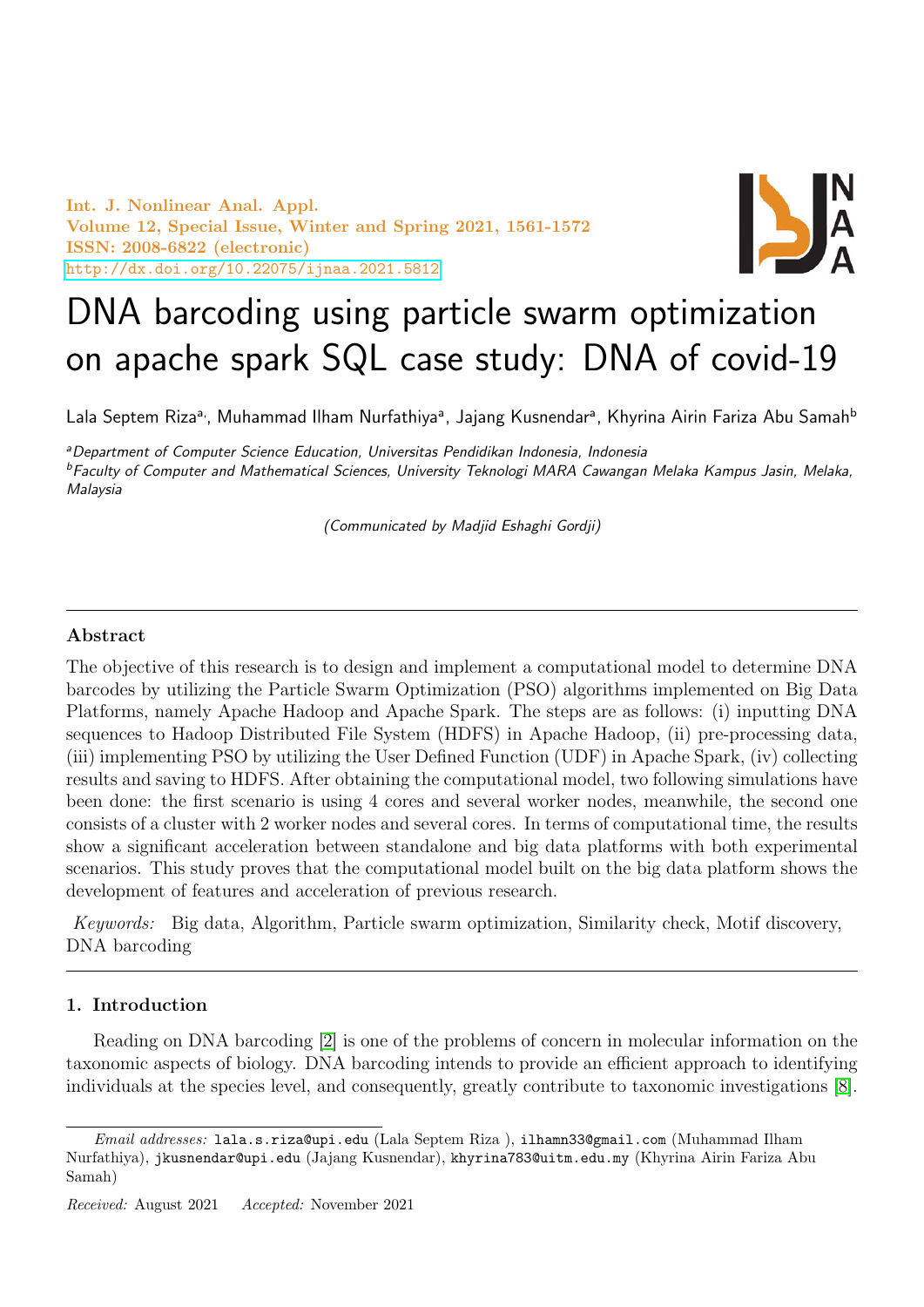This DNA barcoding method is easy to popularize and standardize by building a unified database and identification platform [\[15\]](#page-11-0). The identification efficiency of the DNA barcoding method will not be affected by experience or environmental factors [\[14\]](#page-11-1). Diagnosis on a molecular scale through DNA barcoding provides an alternative for plant identification that is fast, accurate, and unambiguous in the identification process. DNA barcoding can be used for two purposes, which are as a new tool to help taxonomists who are accustomed to working hard on hard-to-identify specimens and as an innovative tool for non-taxonomists and to quickly identify plants [\[6\]](#page-10-2).

The amount of biological data of living things that exist, both animals and plants that we can collect today is very limitless. This huge amount of data is a challenge for the world of bioinformatics, which is the application of computational system techniques to analyze and manage natural data, namely biological information [\[3\]](#page-10-3). There are two challenges faced by the DNA motif detection approach, which are DNA transcription factors and weak DNA motifs. DNA transcription factors where proteins bind to DNA sequences and structural motifs which are usually located upstream of the target gene, usually have a short structure. Weak DNA motifs to conserve due to evolution and mutation are also challenges of this DNA motif detection approach. Therefore, using either a simple string comparison method or an exhaustive search of all combinations of several methods cannot effectively provide accurate identification of transcription factors [\[26\]](#page-11-2).

The Particle Swarm Optimization Algorithm [\[12,](#page-11-3) [25,](#page-11-4) [11,](#page-11-5) [7\]](#page-10-4) has undergone many changes since its introduction in 1995. As researchers have learned about this technique, they have created new versions, developed new applications, and published theoretical studies on the effects of various parameters and aspects of the algorithm [\[16\]](#page-11-6). Research from [\[9\]](#page-11-7) on DNA motifs discovery using Particle Swarm Optimization (PSO) and using Expectation Maximization (EM) can be concluded that PSO/EM tends to have a consistent offset from the actual known motif locations. Only in this study, it is stated that even though using environmental topology, particle swarm optimization/Expectation-Maximization stops at a local optimum.

Apache Spark performs memory computations using a Resilient Distributed Dataset (RDD). Apache Spark could let the scientists to process large amounts of data at once in a short amount of time up to 100 times faster than Apache Hadoop in memory and 10 times faster than Apache Hadoop on disk. Apache spark also allows user programs to load data into cluster memory and makes it possible to perform iterative queries, which is great for machine-learning algorithms [\[5\]](#page-10-5).

Research on DNA barcoding motif discovery has been done a lot. Following are some studies on DNA barcodes such as in [\[19\]](#page-11-8) using a spiral dynamic optimization algorithm, also in [\[27\]](#page-11-9) which used ant colony optimization and expectation-maximization, and [\[23\]](#page-11-10) which used bacterial foraging optimization. The use of the particle swarm optimization algorithm has also been used in [\[9\]](#page-11-7) which uses particle swarm optimization and expectation maximization.

This research is aimed on using the PSO algorithm which will then add the concept of big data analysis to the computation which is expected to speed up the time required for computing with large data. Two big data platforms are used in this research as follows: Apache Hadoop and Apache Spark. In the other words, in this case we implement PSO into Apache Spark by utilizing the UDF function, so that it can run parallel along available nodes. Moreover, the DNA sequence datasets need to be saved in Hadoop Distributed File System (HDFS) that is available in Apache Hadoop.

#### 2. Research methodology

The computational model in this study can be seen in Figure [1.](#page-2-0) The first step is to enter the input data in the form of DNA sequence data which is uploaded first to Google Cloud Storage. Google Cloud Storage itself provides a connector that connects Google Cloud Storage with HDFS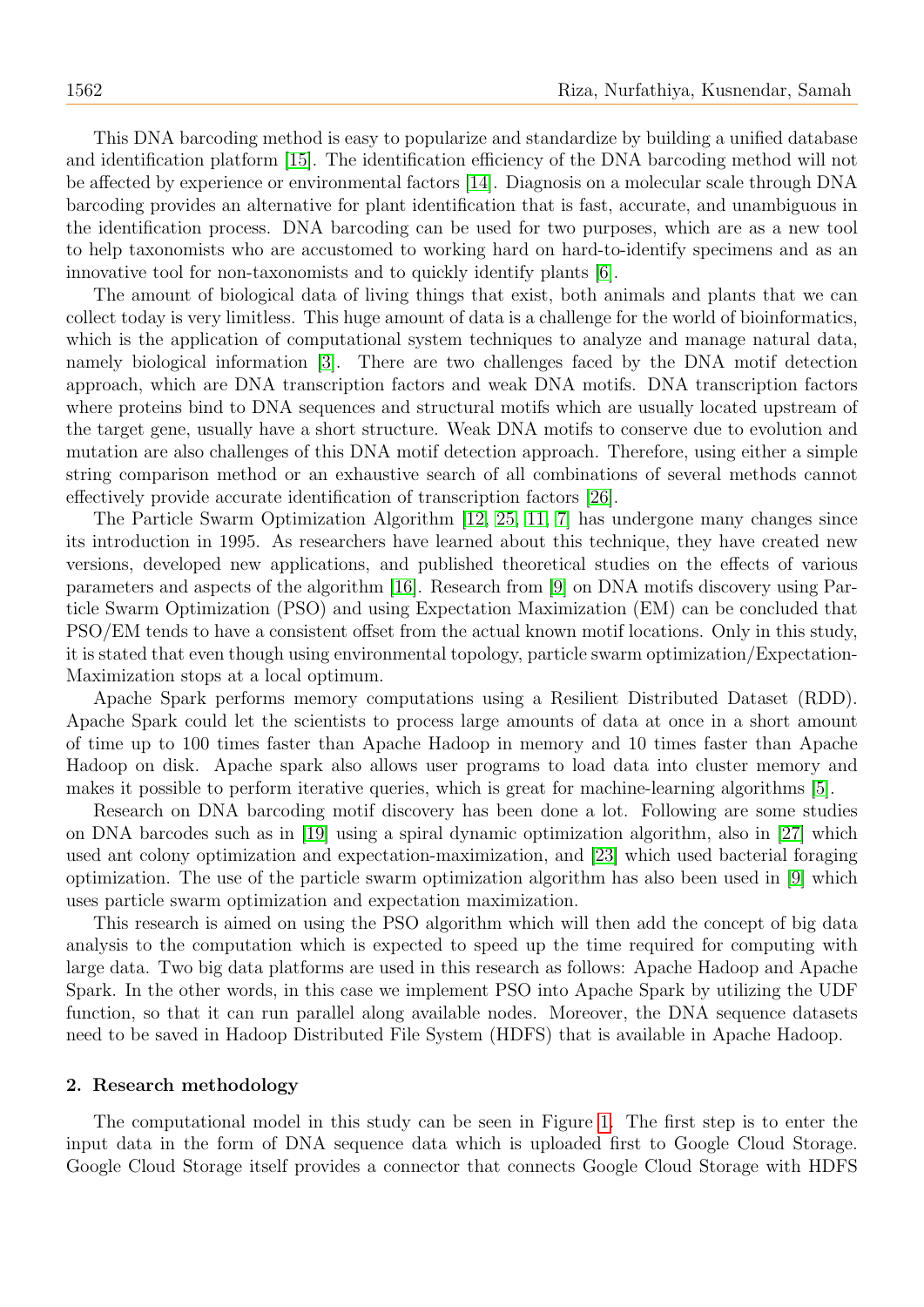which makes Google Cloud Storage directly accessible without having to use HDFS first. After the file was uploaded, the next step was to import it into Apache Spark with the data type used in the form of a data frame containing RDD which has been partitioned into several parts in each block file in Google Cloud Storage.



<span id="page-2-0"></span>Figure 1: Research Computational Model

The next stage was data preprocessing. This stage was the first stage carried out in the Apache Spark environment. The process carried out at this stage was to separate the sample name and DNA sequence from the sample and also perform sequence trimming on the sequences obtained. After the clean data was obtained, we start to implement the PSO algorithm in Apache Spark as illustrated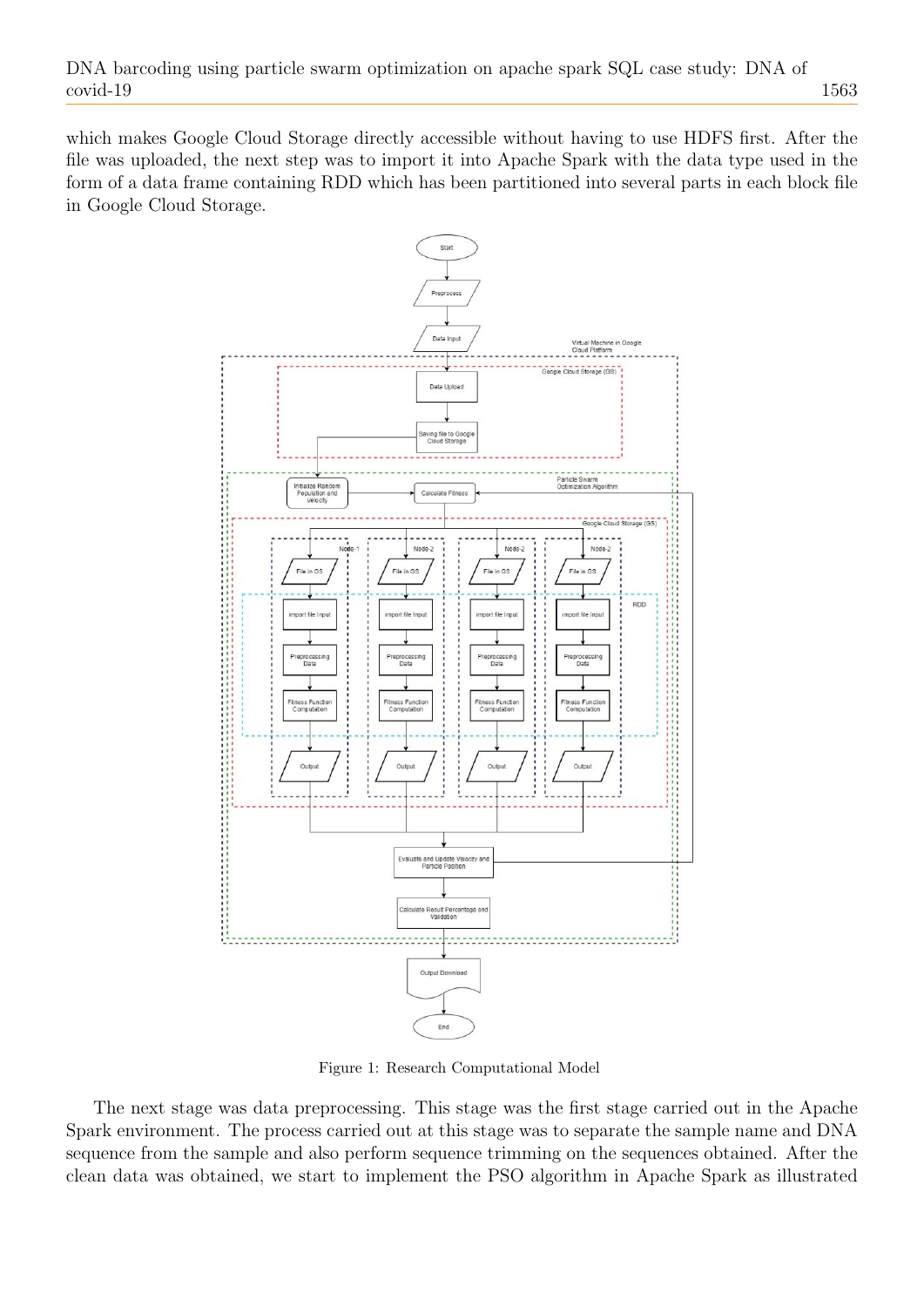in Figure [2.](#page-4-0)

# Input:

- Objective function  $F(x)$ , with  $x = x_1, x_2, x_3, \ldots, x_{dim}$  where dim is numbers of variables/dimensions
- Numbers of particles in population (numPopulation)
- Maximum Numbers of iterations (maxIter)
- Learning Coefficients  $c_1$  and  $c_2$
- Weight inersia  $w$
- Maximum speed Vmax

Output: Best particle Gbest Process:

- 1. Generate population  $\overrightarrow{X}_i$  ( $i = 1, 2, 3, \ldots$ , num Population)
- 2. Find best local solution  $\overrightarrow{L}_{best}$
- 3. Update global best  $\overrightarrow{G}_{best}$  if  $\overrightarrow{L}_{best}$  is better
- 4. Generate initial speed on each particle  $V_0$
- 5. while t <maxIter do

for  $i = 1$ : numPopulation do Pick random numbers  $\overrightarrow{r}_1$  dan  $\overrightarrow{r}_2$ Update particles' speed with

$$
\overrightarrow{V}_i(t+1) = w * \overrightarrow{V}_i(t) + c_1 * \overrightarrow{r}_1(\overrightarrow{L}_{best} - \overrightarrow{X}_i(t)) + c_g * \overrightarrow{r}_2(\overrightarrow{G}_{best} - \overrightarrow{X}_i(t))
$$

Update particles' position with

$$
\overrightarrow{X}_i(t+1) = \overrightarrow{X}_i(t) + \overrightarrow{V}_i(t)
$$

Check and update particles' position according to if  $F(\overrightarrow{X}_i) < F(\overrightarrow{L}_{best})$  then Update local best:  $\overrightarrow{L}_{best} \leftarrow \overrightarrow{X}_i$ if  $F(\overrightarrow{L}_{best}) < F(\overrightarrow{G}_{best})$  then Update global best:  $\overrightarrow{G}_{best} \leftarrow \overrightarrow{L}_{best}$ end if end if end for end while 6. return Gbest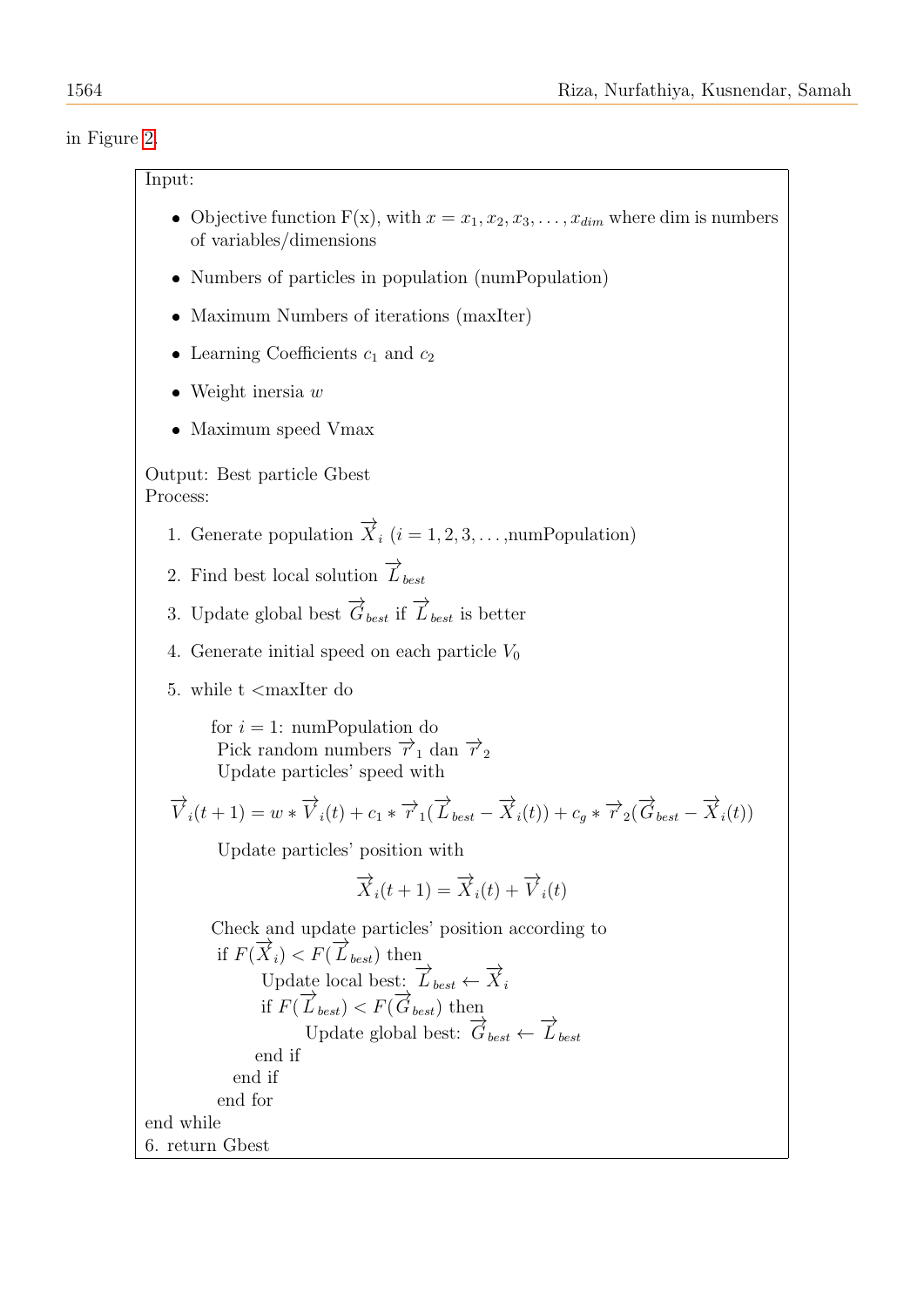First, we generate a random population index as the initial index of sequence checking. Before generating population, we define an index sequence in numeric as in Figure 2. It can be seen in the DNA sequence DNA-A, we have index 1, 2, and 3 for "G", "A", "C", etc. The same way is done on the DNA sequence to compare: DNA-B, DNA-C. Based on the numerical index sequence, we randomly generate a population as a collection of initial indexes. For example, in Figure 3, on the second row/individual, we have two initial indexes: 2 and 6. It means if we define the length of pattern is 3 then there are two short DNA sequences: "A C A" and "G A C".



<span id="page-4-0"></span>Figure 2: Numerical index Representation on DNA Sequence



Figure 3: An example of a population generated randomly on the sequence DNA-A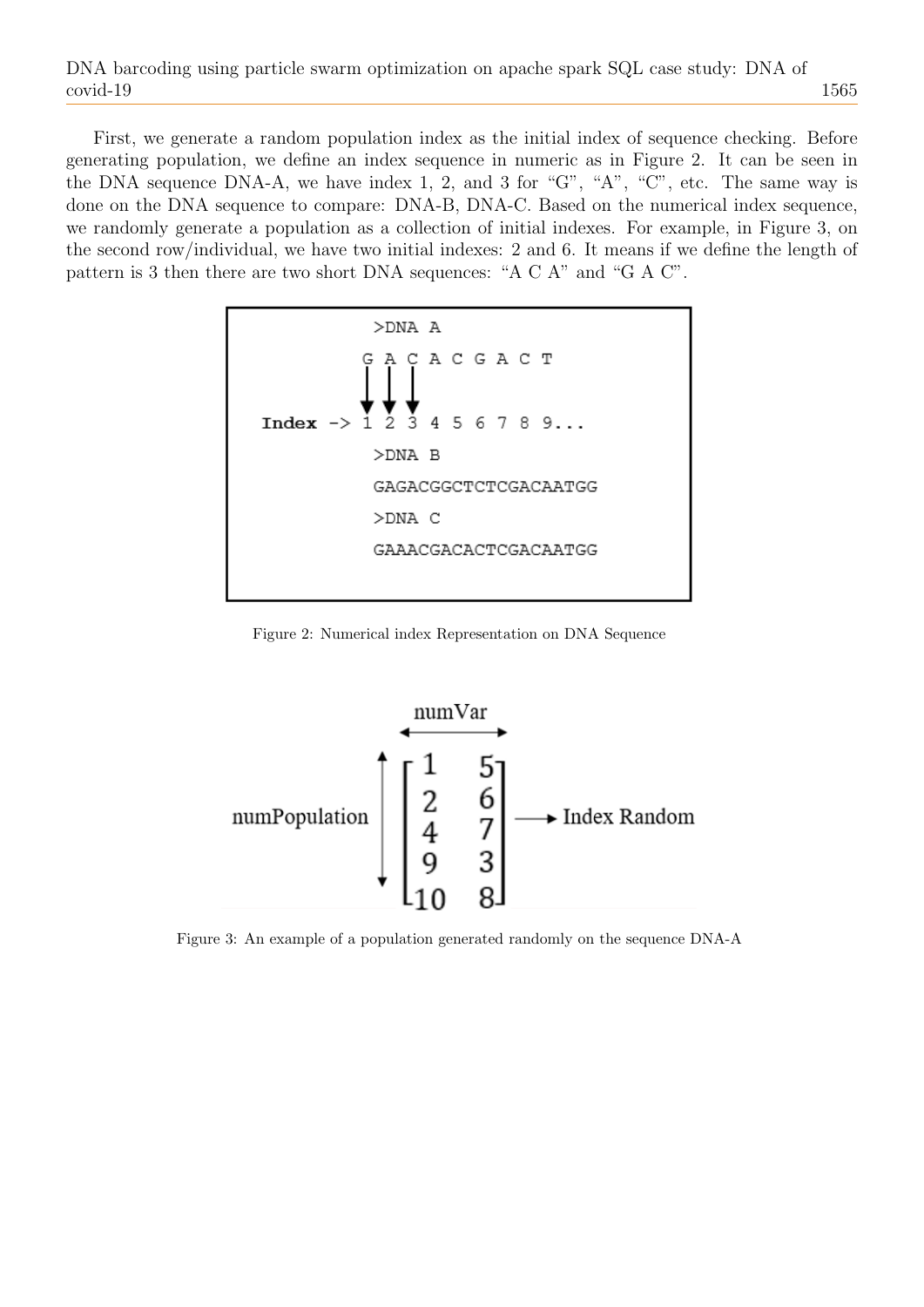After obtaining a population, we calculate fitness function, which is by using Hamming Distance. Hamming distance is done by taking the first sequence and then comparing it with the following sequences. Then the flow that will be carried out to make comparisons is to compare DNA-A with DNA-B then DNA-A with DNA-C as illustrated in Figure 4. After the value of the fitness function was obtained, the next step was to update the particle position and update the velocity by evaluating the new particle position and velocity which is the learning stage of the particle swarm optimization algorithm as can be seen in Figure 2.



Figure 4: An example of calculation of Hamming Distance on DNA-A, DNA-B, and DNA-C

Since we are working on Big Data Platforms, basically all computational steps explained previously are done in Apache Spark by utilizing the UDF function. In running this program, it is necessary to initiate SparkSession first which is a library to run applications on Apache Spark. SparkSession will use the master set up by the dataproc on the Google Cloud Platform. Some other required spark libraries include types, udf, lit, and length. Meanwhile, the libraries for running the particle swarm optimization algorithm are pandas and numpy, as illustrated in Figure 5.

```
from pyspark.sql import SparkSession
from pyspark.sql.functions import udf, lit, length
from pyspark.sql.types import *
import numpy as np
import pandas as pd
import time
spark = SparkSession \setminus.builder \setminus.config("yarn") \
 .appName("Python Spark SQL DNA Barcoding") \
 .getOrCreate()
```
Figure 5: Initialization and import library in SparkSession

After importing the software library and running SparkSession, the next step is to generate code for user data input. In addition, we also include information about the cluster such as the number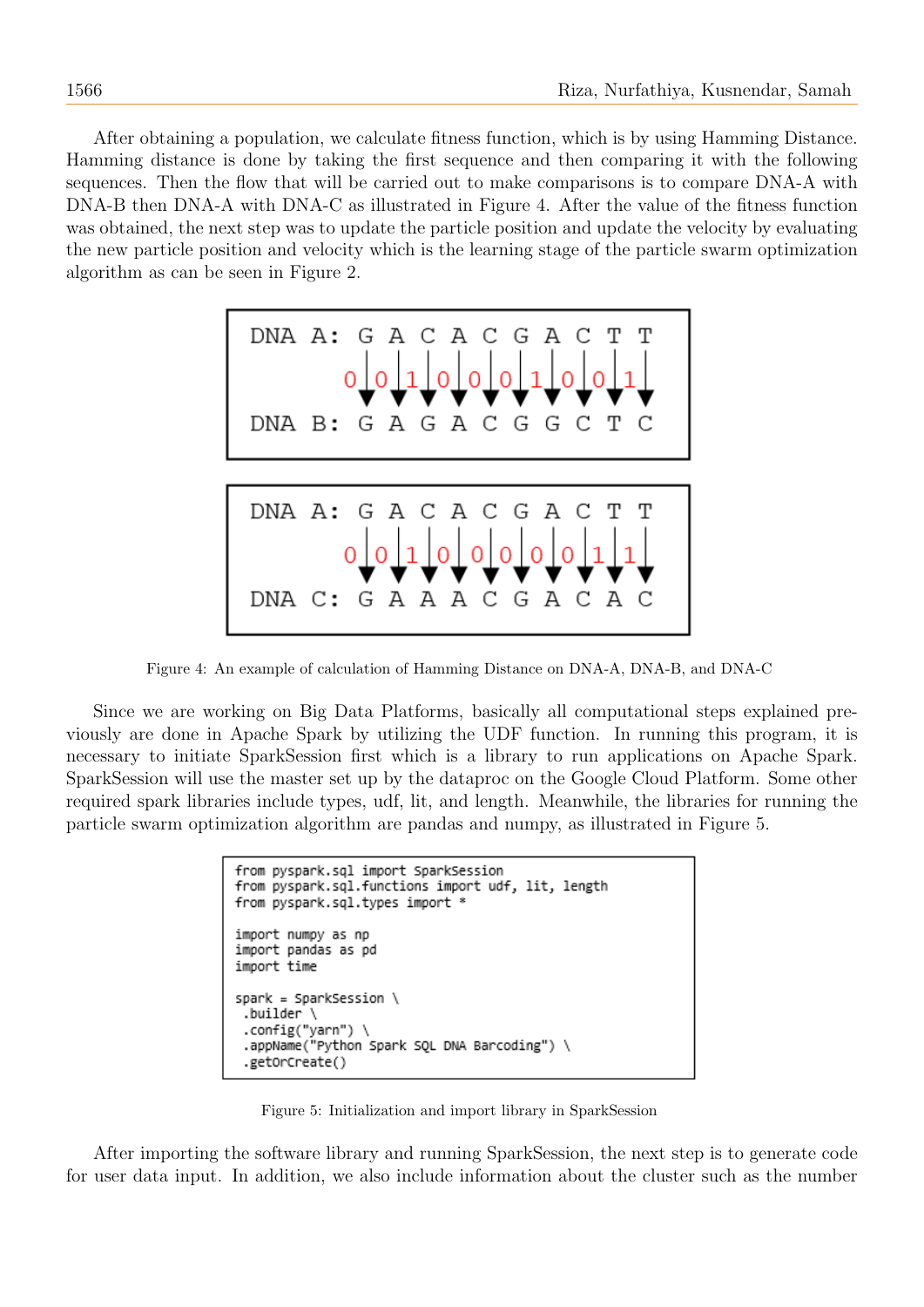of masters, the number of nodes, the number of cores, and the number of experiments which will be used for the output file name. For the number of nodes and the number of cores, it is also necessary to repartition data according to the number of cores and the number of existing nodes.

Then, we perform a main computation in PSO, which is to calculate fitness function by using Hamming Distance in Apache Spark. In this Big Data Platform computing model, the calculation of the hamming distance will be made into a UDF so that the function can run on partitions on each existing node. The program code for this stage can be seen in Figure 6. The program code for UDF computing Hamming Distance.

```
def calcFitness(popu, dimension, barcodeLength):
    start time = time.time()column_name = []firstSequence = df_sequence.first()
    df = df_sequence.filter(df_sequence.sequence != firstSequence.sequence)
    df = df.withColumn("fitness",udf_fitness(firstSequence.sequence, popu, barcodeLength)(df_sequence.sequence))
   for i in range(popu.shape[0]):
        column_names.append(str(i))
   df = df.rdd.map(lambda x:[int(y) for y in x['fitness']]).toDF(column_names)
   finalFitness = df.groupBy().sum().rdd.map(list).collect()[0]
   df.unpersist()
   time_elapsed = time.time() - start_time
   print("time Elapsed on calcFitness: ", time_elapsed)
    .<br>return finalFitness
```
Figure 6: Calculation of Fitness Function involving Hamming Distance by using UDF in Apache Spark

After the results were obtained, the next step was to create a barcode from the index obtained for the sequence data that is on the RDD in the data frame with the default function of the data frame itself. After the barcode results were obtained in the form of the data frame, the results were combined first using coalesce because the data was still divided into several partitions. The result file was saved directly into Google Cloud Storage and in this environment the data is not split into several parts.

#### 3. Experimental study

There is a process in DNA barcoding that still uses conventional methods such as similarity check or motif discovery. The process currently used is by looking at the DNA sequence and then marking areas that are potential used as barcodes, which results in a low level of accuracy and requires a long time [\[18\]](#page-11-11) coupled with the currently very large amount of biological data [\[3\]](#page-10-3). In bioinformatics, motifs discovery is very important because it represents conserved sequences that can be biologically meaningful. Motif Discovery is an important step towards understanding gene regulatory mechanisms. Motifs can represent patterns that activate or inhibit the transcriptional process and are responsible for regulating gene expression [\[17\]](#page-11-12).

DNA Barcoding assists taxonomists in the identification, discovery, and genetic study of specimens to achieve certain goals, namely knowledge of species diversity and the degree of variation among species [\[10\]](#page-11-13). DNA Barcoding translates taxonomist knowledge of morphological diagnostic characters into a widely accessible format, DNA sequences, enabling more people to identify specimens. In addition to assigning specimens to known species, DNA barcoding can speed up the discovery of new species, as large sequence differences in animal DNA generally signify species status [\[13,](#page-11-14) [4\]](#page-10-6).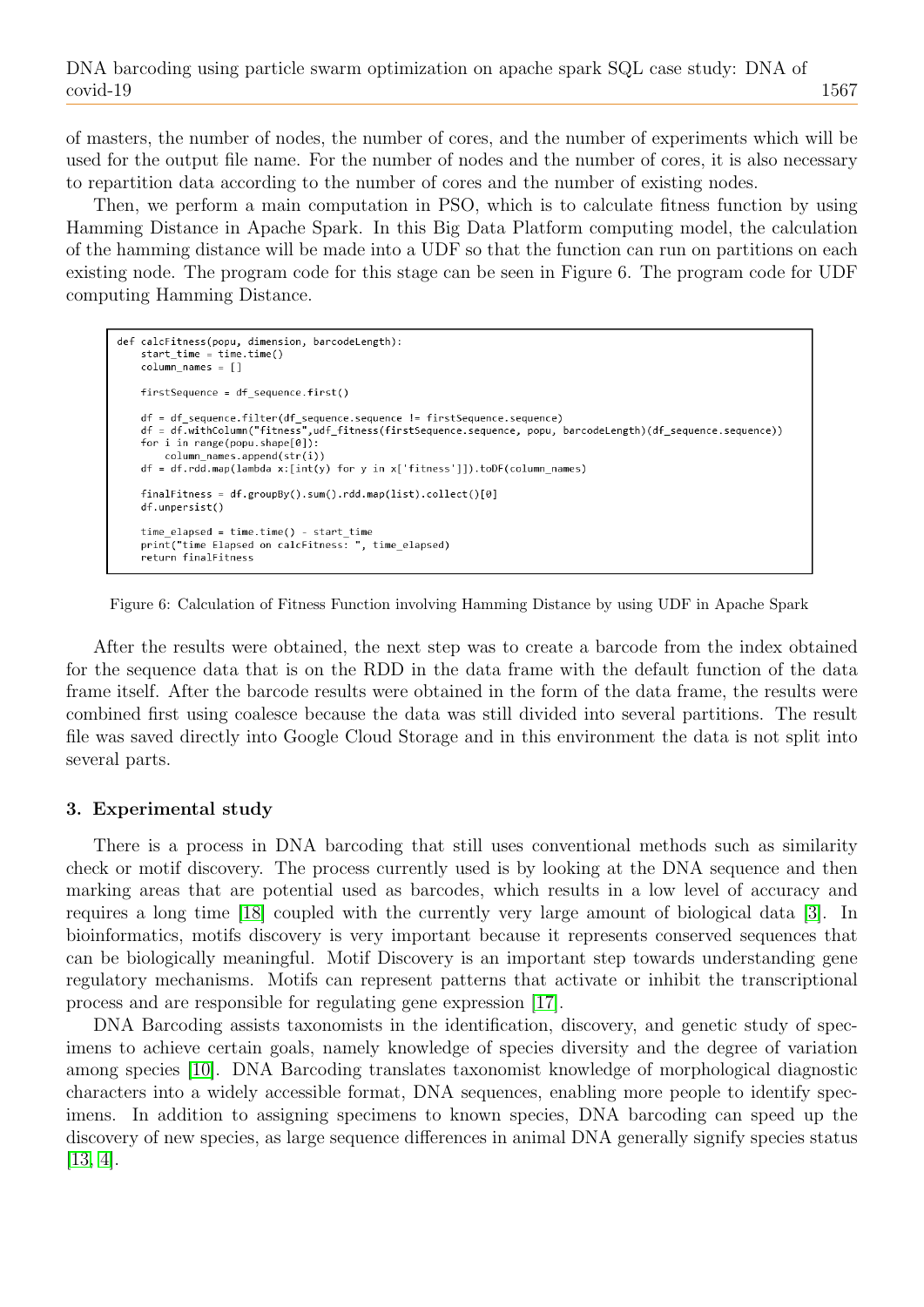# 3.1. Data collection

The data used in this study is a collection of RNA sequence data from Coronavirus-19 (SARS-CoV-2) obtained from online databases such as GISAID (https://www.gisaid.org/). In data collection, filtering was carried out only for sequence data that had more than 29000 base pairs with N entries less than or equal to 5%. The collected data were also grouped based on several continents for DNA Barcode searches, which are Asia, America, Europe, and Oceania. As of May 9, 2020, 15.929 RNA samples from the SARS-CoV-2 virus had been obtained. The data obtained can be seen in Table 1.

| File Name                             | Table 1: SARS-CoV-2 Virus RNA Data<br>Number of Base Pairs | Number of Sequences | File Size |
|---------------------------------------|------------------------------------------------------------|---------------------|-----------|
| $asia\_{hcov-19\_2020\_05\_09.fasta}$ | < 30.643                                                   | 1.150               | 43.627    |
| europe_hcov- $19_2020_05_09$ .fasta   | < 29.977                                                   | 8.773               | 332.845   |
| america_hcov-19_2020_05_09.fasta      | < 29.977                                                   | 4.598               | 174.458   |
| oceania_hcov-19_2020_05_09.fasta      | < 30.442                                                   | 1.285               | 48.753    |
| <b>Total</b>                          |                                                            | 15.806              | 599.683   |

## 3.2. Experiment scenario

In this experiment, we perform a scenario on a cluster with several worker nodes, each of which has 4 CPU cores. Worker nodes that will be used are 1, 2, 5, 10, 15, and 20 worker nodes. This scenario will be run on Dataproc Google Cloud Platform which is one of the cloud computing providers [\[24\]](#page-11-15). In the Dataproc, we could create several clusters with various specifications that we can use to perform computing via the cloud.

In running this scenario, the following parameters are needed:

- $\bullet$  barcodeLength = 400. The barcodeLength parameter serves as an input parameter for the number of barcodes to be searched.
- $\bullet$  maxIter = 100. This parameter serves to determine the maximum number of iterations to be performed by the particle swarm optimization algorithm.
- $\bullet$  numPopulation = 50. This parameter serves to determine the number of populations to be generated as a matrix containing a random population index.
- $\bullet$  numVar = 2. This parameter is used to determine the number of barcode results sought. This parameter will also determine the dimensions of the matrix containing the random population index.
- $\bullet$  trim  $= 360$ . This parameter serves to determine how many base pairs will be cut at the beginning and end of the sequence or can be referred to as sequence trimming.

The data used in this study used all the files that previously mentioned with a total of 4 files that have a total size of 599,683 KB with the standard for finding barcodes using RNA sequences from severe acute respiratory syndrome-related coronavirus which has been aligned to adjust RNA from SARS-CoV-2.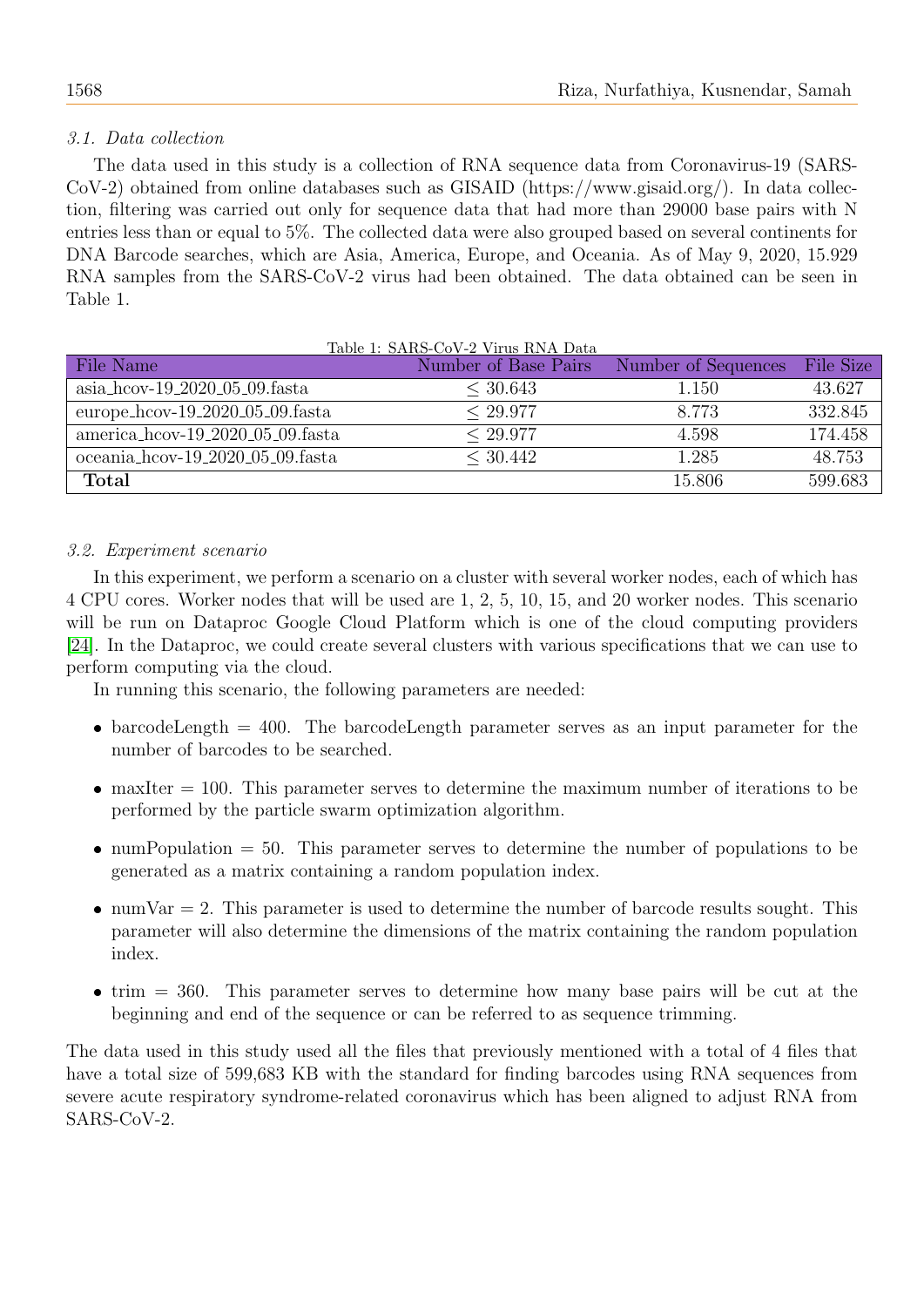## 4. Result and discussion

Based on the previously designed scenario, Table 2 shows the results of the experiments that have been carried out. There are 4 columns, which are file, file size, number of worker nodes used, and time required to complete the computation. It shows the results of the summary result which contains 4 columns, which are the initial index of the barcode found, the barcode similarity percentage, the status of the founded barcode, and the time required for the computation. After that, the change in the efficiency of each experiment in this scenario was compared.

| Table 2: Computational cost as experimental Result |                                               |                |                        |               |  |  |
|----------------------------------------------------|-----------------------------------------------|----------------|------------------------|---------------|--|--|
| N <sub>o</sub>                                     | File                                          | File Size (KB) | Number of Worker Nodes | Time (second) |  |  |
| 1                                                  | $asia\_{\text{cov-19\_2020\_05\_09}.}\$ fasta | 43.627         | 1                      | 892.92        |  |  |
|                                                    |                                               |                | $\overline{2}$         | 459.14        |  |  |
|                                                    |                                               |                | $\overline{5}$         | 306.18        |  |  |
|                                                    |                                               |                | 10                     | 315.07        |  |  |
|                                                    |                                               |                | $\overline{15}$        | 328.84        |  |  |
|                                                    |                                               |                | $\overline{20}$        | 378.94        |  |  |
| $\overline{2}$                                     | europe_hcov- $19_{-2020_{-05}$ -09.fasta      | 332.845        | $\mathbf 1$            | 4,217.23      |  |  |
|                                                    |                                               |                | $\overline{2}$         | 2,776.63      |  |  |
|                                                    |                                               |                | $\overline{5}$         | 2,275.57      |  |  |
|                                                    |                                               |                | $\overline{10}$        | 491.96        |  |  |
|                                                    |                                               |                | 15                     | 344.92        |  |  |
|                                                    |                                               |                | $\overline{20}$        | 285.55        |  |  |
|                                                    | america_hcov-19_2020_05_09.fasta              | 174.458        | $\mathbf{1}$           | 2,366.65      |  |  |
|                                                    |                                               |                | $\overline{2}$         | 1,468.71      |  |  |
| 3                                                  |                                               |                | $\overline{5}$         | 903.52        |  |  |
|                                                    |                                               |                | $\overline{10}$        | 289.21        |  |  |
|                                                    |                                               |                | 15                     | 216.96        |  |  |
|                                                    |                                               |                | $20\,$                 | 188.07        |  |  |
|                                                    | oceania_hcov-19_2020_05_09.fasta              | 48.753         | $\mathbf 1$            | 945.24        |  |  |
| $\overline{4}$                                     |                                               |                | $\overline{2}$         | 449.57        |  |  |
|                                                    |                                               |                | $\overline{5}$         | 216.71        |  |  |
|                                                    |                                               |                | 10                     | 128.33        |  |  |
|                                                    |                                               |                | 15                     | 113.14        |  |  |
|                                                    |                                               |                | 20                     | 106.44        |  |  |

From Table 2, it can be seen that as the number of cores used in the cluster increases, the computing process itself will also accelerate. This shows that the number of cores will affect the length of time required for computing. The total time required for each file of each experiment is shown in Figure 7.

From the picture above, it can be seen that with the increase in the number of cores used, the increase in speed also varies. It can be seen that the line of increasing speed of the number of cores used 12, 16, and 32 for each worker node are smoother than the lines of increasing the number of cores used of 2, 4, and 8 for each worker node. It can be proven by looking at the efficiency value of each experiment carried out using the previously described formula. The calculation results can be seen in Table 3.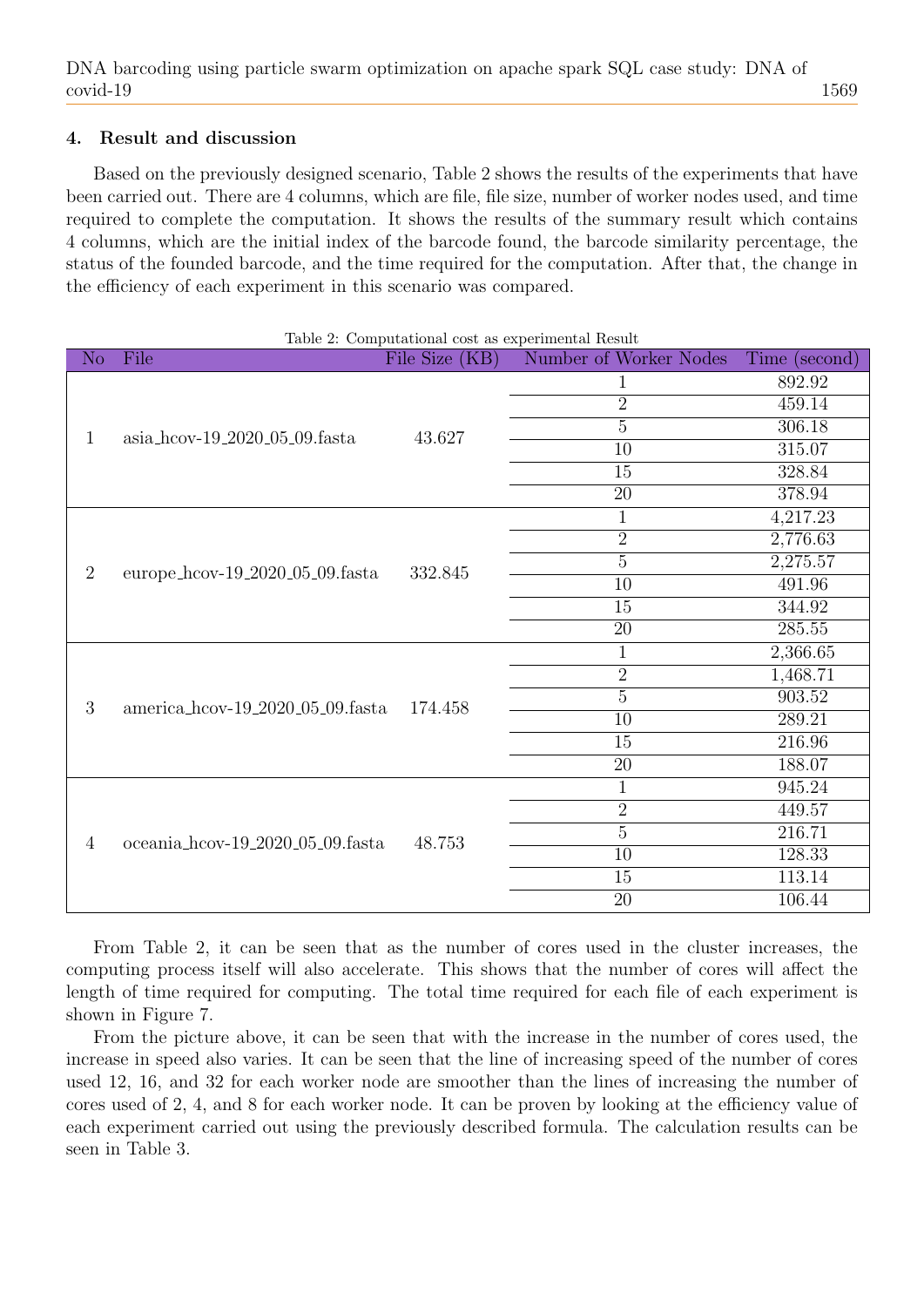

Total Keseluruhan Lama Waktu 2 Worker Nodes n-Cores

Figure 7: Comparison of the Speed of the Number of Cores against Time

| $\rm No$ | Number of Worker Nodes | Time (second) | <b>Speedup</b> | Efficiency |
|----------|------------------------|---------------|----------------|------------|
|          |                        | 8.472.48      | 1.00           | $1.00\,$   |
| റ        |                        | 5,154.08      | 1.64           | 0.82       |
|          |                        | 3,760.19      | 2.25           | 0.45       |
|          | 10                     | 1,276.07      | 6.64           | 0.66       |
|          | 15                     | 1,039.73      | 8.15           | 0.54       |
|          | 20                     | 950.48        | 8.91           | 0.45       |

Table 3: Speedup and Efficiency Calculation Results per Worker Nodes

From the table above, it can be seen that the number of worker nodes used will affect the length of time required for computing itself. The fastest time required to perform this computation is 950.48 seconds which is equivalent to 15.48 minutes which shows the speedup value or speed increase of 8.91 times faster than the first experiment that using only one worker node.

However, what is interesting is that increasing the number of worker nodes does not guarantee computational efficiency. This can be seen in the 'efficiency' column where the efficiency of 1 worker nodes to 2 worker nodes decreases from 1 to 0.82 and the efficiency of 2 worker nodes to 5 worker nodes also decreases from 0.82 to 0.45. Although the efficiency value has shown an increase as seen from the change in efficiency of 5 worker nodes to 10 worker nodes which increased from 0.45 to 0.66, the change in efficiency value decreased after that, as in the number of 10 worker nodes to 15 worker nodes and also to 20 worker nodes, which is from 0.66 to 0.54 and then to 0.45.

Based on the explanation above, it can be concluded that with the increase in the number of worker nodes used, the computational process will experience a significant acceleration. However, increasing the number of worker nodes used does not guarantee an increase in the efficiency of using these worker nodes. As shown in Figure 8 above, the acceleration of the time required for the computational process does not move linearly with the increase in the number of worker nodes used.

### 5. Conclusion

After researching DNA barcodes with particle swarm optimization algorithms using Apache Spark SQL, several conclusions were obtained that showed the main contributions of this research. Firstly, this study succeeded in designing a computational model on standalone using Python language to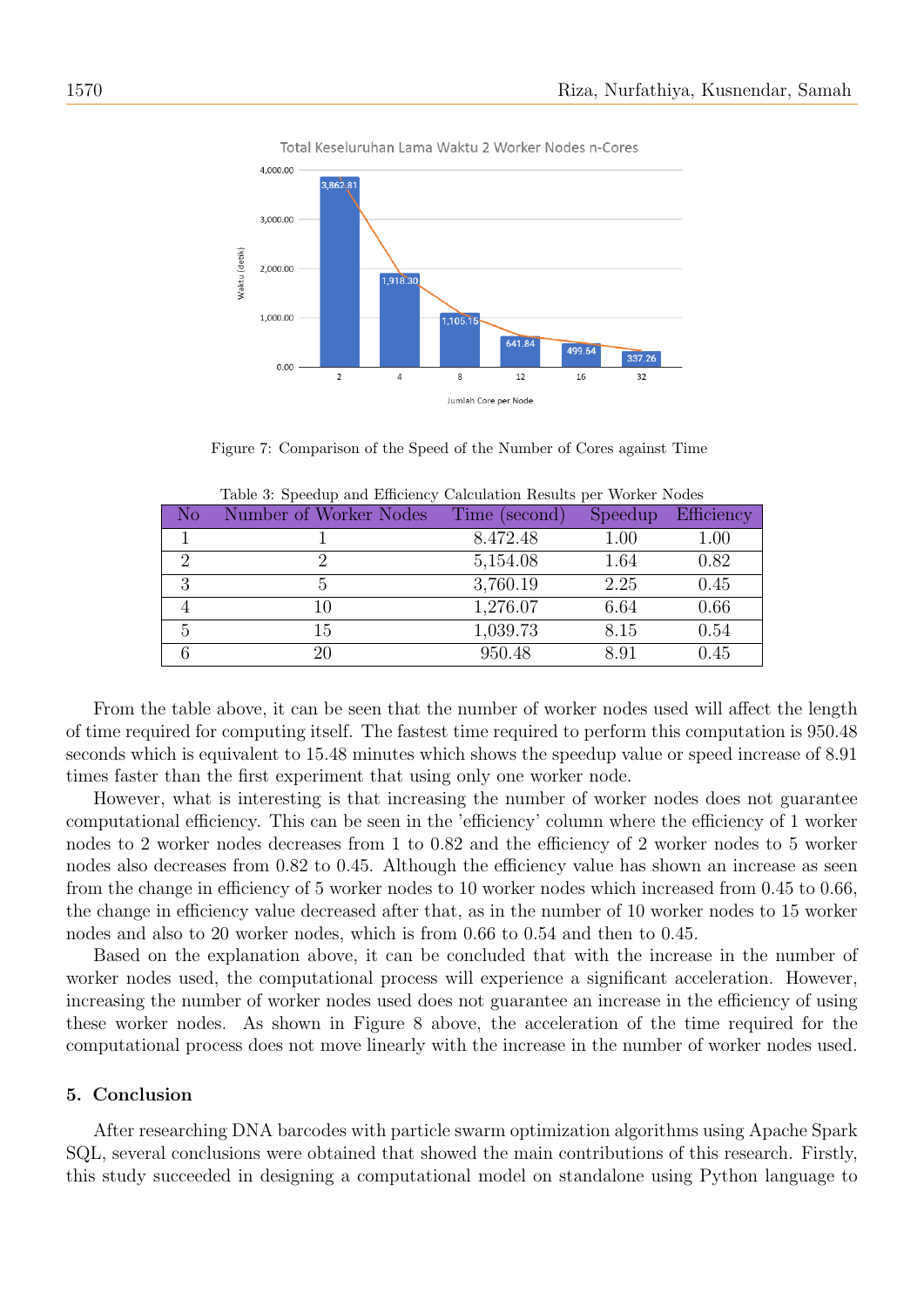

Figure 8: Computing Speed Details for Each File

search for DNA barcodes using particle swarm optimization algorithm using Apache Spark SQL with several stages, which are preprocessing, particle swarm optimization algorithm, hamming distance calculation, and result validation. Moreover, it succeeded in modifying the computing model on standalone using the Python language so that it can be run on a cluster on a big data platform using Apache Hadoop and Apache Spark SQL which involves several environments, which are the user's computer, Google Cloud Platform, Google Cloud Storage, and Apache Spark. This research has conducted 12 experiments that were divided into 2 scenarios, which are experiments with 4 cores with different number of worker nodes and experiments with 2 worker nodes with different number of cores. From the experimental results, it can be concluded that the more worker nodes or cores used will not guarantee the increase in efficiency from the use of resources in the form of worker nodes and cores in computing.

There are several suggestions that researchers can convey to be carried out in the future. Future research could result in much better programs in terms of speed by using the following methods: Knuth-Morris-Pratt algorithm [\[20\]](#page-11-16) and machine learning methods [\[1,](#page-10-7) [21,](#page-11-17) [22\]](#page-11-18).

#### References

- <span id="page-10-7"></span>[1] H. Alasker, S. Alharkan, W. Alharkan, A. Zaki, and L.S. Riza, Detection of kidney disease using various intelligent classifiers, IEEE 3rd International Conference on Science in Information Technology (ICSITech). 2017, pp.681– 684.
- <span id="page-10-0"></span>[2] B. Alberts, A. Johnson, J. Lewis, M. Raff, K. Roberts and P. Walter, Molecular Biology of the Cell, 4th editio, Garland Science, New York, 2002.
- <span id="page-10-3"></span>[3] T.K. Attwood, D.J. Parry-Smith and S. Phukan, *Introduction to Bioinformatics*, Benjamin-Cummings Publishing Company, 2001.
- <span id="page-10-6"></span>[4] S. Bandyopadhyaya, R. Vankayalapati, L. Rajanna, and S. Kulkarni, DNA barcoding and its applications - A critical review, C. J. Res. Dev. 1 (2013) 77–81.
- <span id="page-10-5"></span>[5] A. Bhattacharya and S. Bhatnagar, Big data and apache spark: a review, Int. J. Eng. Res. Sci. (2) (2016) 206–210.
- <span id="page-10-2"></span>[6] R. Desalle, M.G. Egan and M. Siddall, The unholy trinity: taxonomy, species delimitation and DNA barcoding, Philos Trans R Soc Lond B Biol Sci. 360(1462) (2005) 1905–1916.
- <span id="page-10-4"></span>[7] R.C. Eberhart and Y. Shi, Particle swarm optimization: developments, applications and resources, IEEE. Proceedings of the 2001 Congress on Evolutionary Computation (IEEE Cat. No.01TH8546), Korea, 2001.
- <span id="page-10-1"></span>[8] K. Ghulam, M. Husain, S. Salman, M. Tufail, S. Sukirno and A.S. Aldawood, *DNA barcoding of the fire ant genus* solenopsis westwood (hymenoptera: formicidae) from the Riyadh region, the kingdom of saudi arabia, Saudi J. Biol. Sci. 27 (1) (2020) 184–188.